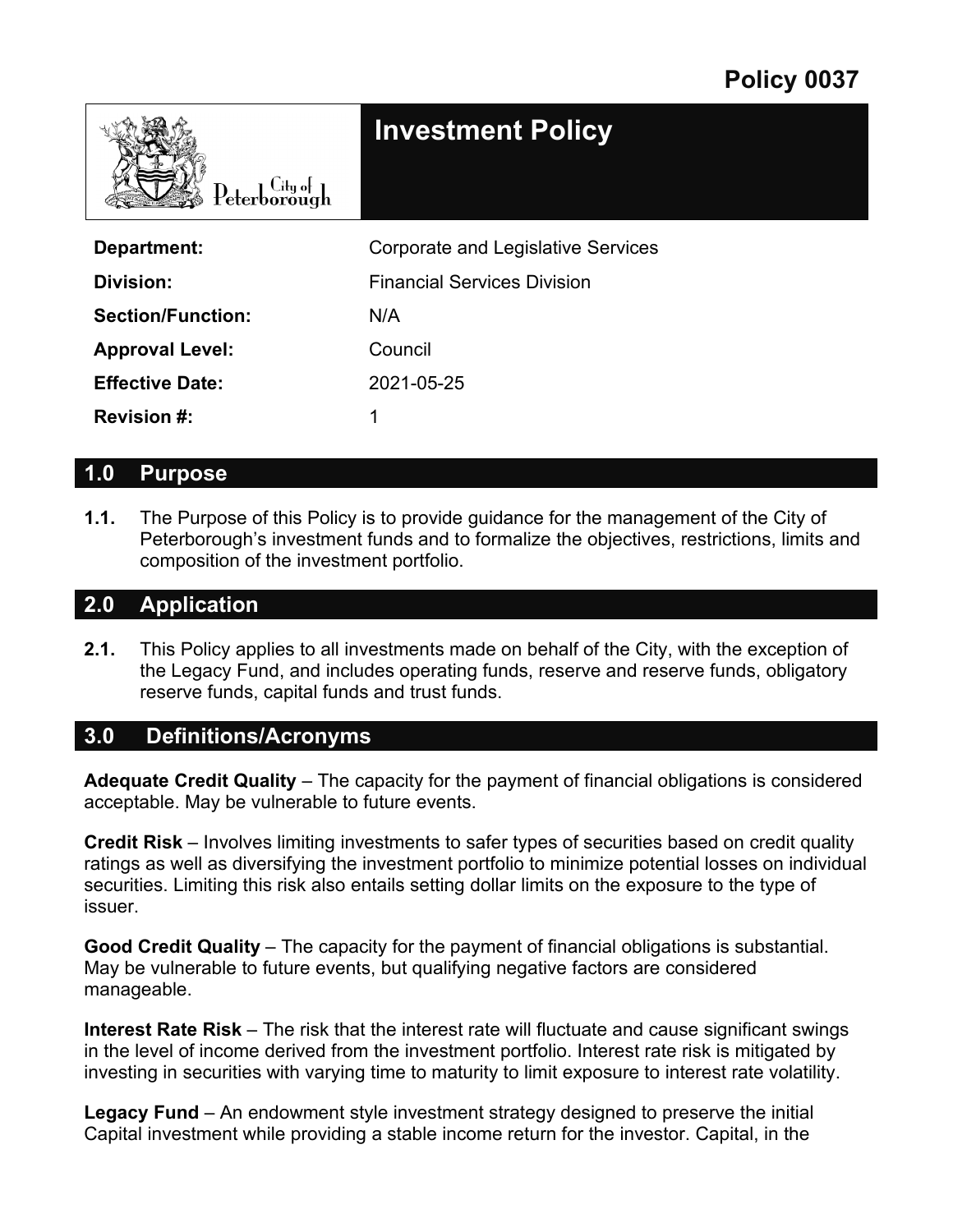### **Investment Policy**

Legacy Fund Policy, refers to the net proceeds from the sale of assets of Peterborough Distribution Inc. to Hydro One.

**Liquidity** – The investment portfolio is structured to meet cash flow requirements for regular disbursement and other scheduled obligations. To account for unpredictable cash flow demands, the portfolio will consist of an adequate level of securities that can be easily liquidated. The City's investments shall be diversified by holding securities of various terms to maturity and various types of investments.

**Long Term** – A debt or equity security that is expected to be held for more than 364 days after purchase.

**Preserve Capital** – Refers to the concept of ensuring the principal value of investments is maintained despite fluctuations in various market conditions.

**Rate of Return** – The gain or loss of an investment over a specified period of time expressed as a percentage of the investment's cost.

**Short Term Investment** – A debt or equity security that is expected to be sold or converted into cash in no longer than 364 days after purchase.

**Superior Credit Quality** – The capacity for the payment of financial obligations is exceptionally high and is unlikely to be adversely affected by future events.

**Treasurer** – An individual appointed by Council in accordance with the **Municipal Act, 2001** who is responsible for handling all of the financial affairs of the City on behalf of and in the manner directed by the Council of the City.

#### **4.0 Policy Statement(s)**

Peterborough

- **4.1.** This Policy is designed to provide an effective framework for investment of the surplus cash resources of the City of Peterborough bound by statutory legislation.
	- 1. The City will invest funds according to the applicable sections of the **Municipal Act, 2001** such as Section 418, and the **Ontario Regulation 4387/97**.
	- 2. The Treasurer will invest surplus cash of the City in a prudent manner while striving to:
		- 1. Ensure an adequate level of Liquidity;
		- 2. Minimize the degree or risk and Preserve Capital; and
		- 3. Maximize the Rate of Return.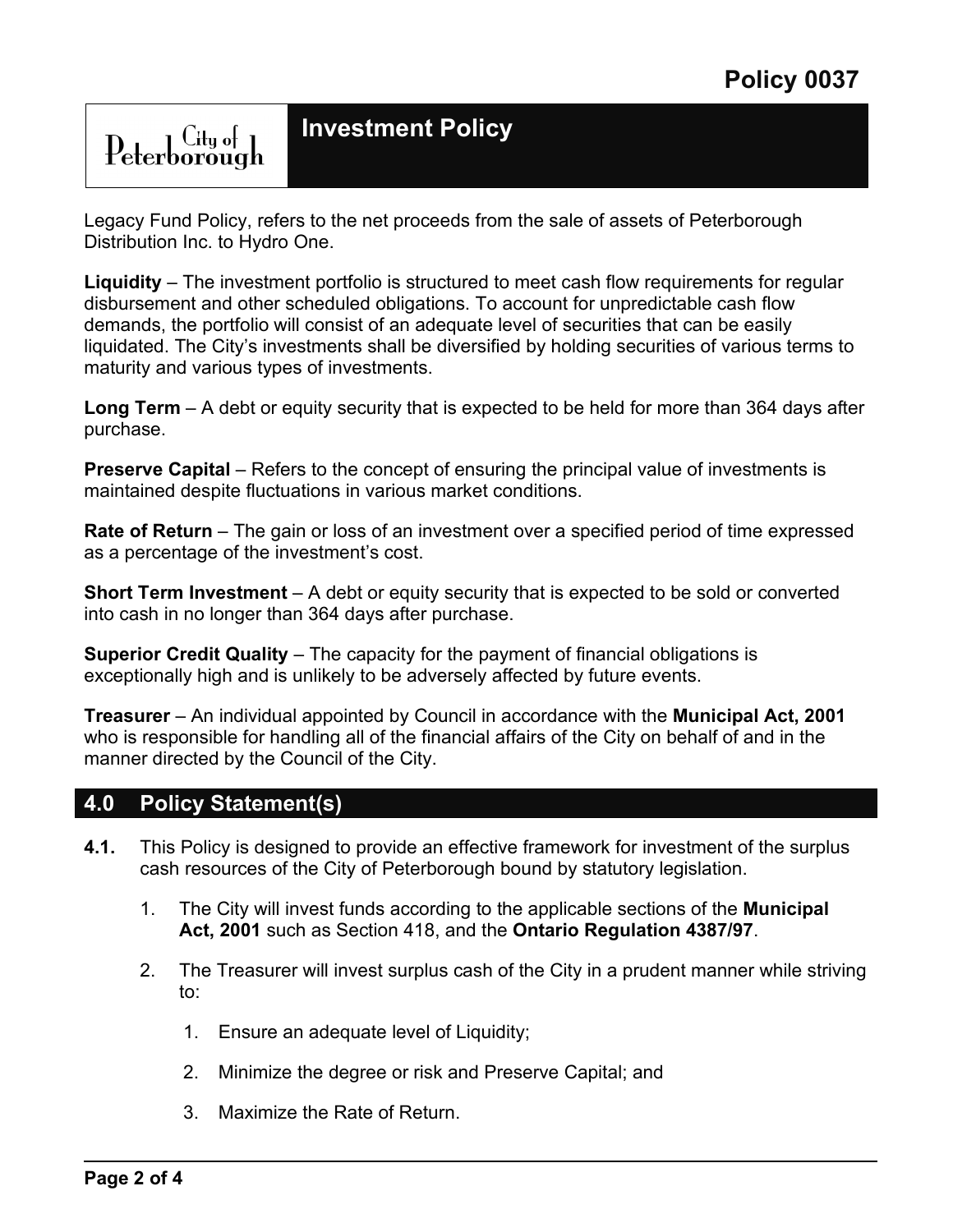# Peterborough

**Investment Policy** 

- 3. The composition of the City's investment portfolio will be subject to the limits detailed in Chart 1. (Attachment A)
- 4. The Treasurer has the delegated authority to use the services of an agent for the management of surplus cash.

#### **5.0 Appendix, Related Documents & Links**

Note: All references refer to the current version, as may be amended from time to time.

#### **5.1. Pertinent Resources:**

- Municipal Act, 2001 <https://www.ontario.ca/laws/statute/01m25>
- Ontario Regulation 438/97 <https://www.ontario.ca/laws/regulation/970438>
- Bank Act, 1991 (Canada) <https://laws-lois.justice.gc.ca/ENG/ACTS/B-1.01/index.html>
- Trust and Loan Companies Act, 1991 (Canada) <https://laws-lois.justice.gc.ca/eng/acts/T-19.8/index.html>
- Credit Union and Caisses Populaires Act, 1994 <https://www.ontario.ca/laws/statute/94c11>

#### **5.2. Related Policies:**

• Policy 0052, Legacy Fund Investment Policy [https://www.peterborough.ca/en/city-hall/resources/Documents/Plans-and-](https://www.peterborough.ca/en/city-hall/resources/Documents/Plans-and-Policies/Policy-Accessible-Format/Legacy-Fund-Investment-Policy-Revision-1_.pdf)[Policies/Policy-Accessible-Format/Legacy-Fund-Investment-Policy-Revision-1\\_.pdf](https://www.peterborough.ca/en/city-hall/resources/Documents/Plans-and-Policies/Policy-Accessible-Format/Legacy-Fund-Investment-Policy-Revision-1_.pdf) 

#### **5.3. Related Procedures:**

- N/A
- **5.4. Related Forms:**
	- N/A
- **5.5. Miscellaneous:**
	- N/A